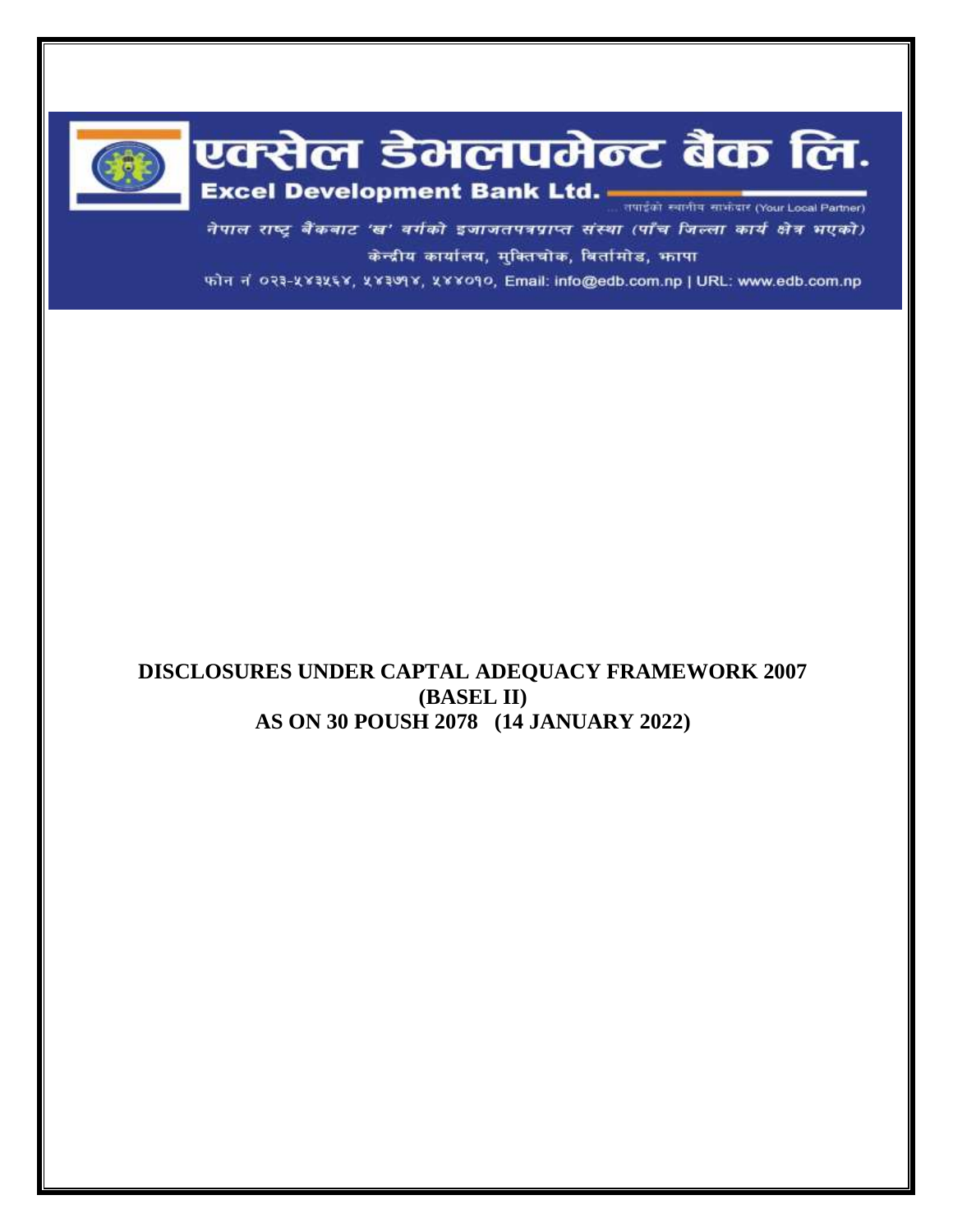## **1. CAPITAL STRUCTURE AND CAPITAL ADEQUACY** I. **TIER-1 CAPITAL AND BREAKDOWN OF ITS COMPONENTS**:

|                |                                                                     | <b>NPR('000)</b> |
|----------------|---------------------------------------------------------------------|------------------|
| S.N            | <b>Particulars</b>                                                  | <b>Amount</b>    |
| 1              | Paid up Equity Share Capital                                        | 1,151,792.14     |
| $\overline{2}$ | Irredeemable Non-cumulative preference shares                       |                  |
| 3              | <b>Share Premium</b>                                                | 9,820.61         |
| 4              | Proposed Bonus Equity Shares                                        |                  |
| 5              | <b>Statutory General Reserves</b>                                   | 218,640.64       |
| 6              | <b>Retained Earnings</b>                                            | 103,294.70       |
| $\overline{7}$ | Un-audited current year cumulative profit/(loss)                    | 47,029.56        |
| 8              | <b>Capital Redemption Reserve</b>                                   |                  |
| 9              | <b>Capital Adjustment Reserve</b>                                   |                  |
| 10             | <b>Dividend Equalization Reserves</b>                               |                  |
| 11             | <b>Other Free Reserve</b>                                           |                  |
| 12             | Less: Goodwill                                                      |                  |
| 13             | <b>Less: Deferred Tax Assets</b>                                    |                  |
| 14             | <b>Less: Fictitious Assets</b>                                      |                  |
| 15             | Less: Investment in equity in licensed Financial<br>Institutions    |                  |
| 16             | Less: Investment in equity of institutions with financial interests |                  |
| 17             | Less: Investment in equity of institutions in excess of limits      |                  |
| 18             | Less: Investments arising out of underwriting commitments           |                  |
| 19             | Less: Reciprocal crossholdings                                      |                  |
| 20             | Less: Purchase of land & building in excess of limit and unutilized | 151,237.92       |
| 21             | <b>Less: Other Deductions</b>                                       |                  |
|                | <b>Total Core Capital</b>                                           | 1,379,339.73     |

## **II. TIER-2 CAPITAL AND A BREAKDOWN OF ITS COMPONENTS:**

|                |                                               | <b>NPR('000)</b> |
|----------------|-----------------------------------------------|------------------|
| S.N            | <b>Particulars</b>                            | <b>Amount</b>    |
|                | Cumulative and/or Redeemable Preference Share |                  |
|                | <b>Subordinated Term Debt</b>                 |                  |
| 3              | <b>Hybrid Capital Instruments</b>             |                  |
| $\overline{4}$ | General loan loss provision                   | 161,834.38       |
| 5              | <b>Exchange Equalization Reserve</b>          | 22.79            |
| 6              | <b>Investment Adjustment Reserve</b>          |                  |
|                | <b>Asset Revaluation Reserve</b>              |                  |
| 8              | <b>Other Reserves</b>                         |                  |
|                | <b>Total Supplementary Capital</b>            | 161,857.17       |

## **III. INFORMATION ABOUT SUBORDINATE TERM DEBT**

The Bank does not have any subordinated Term Debt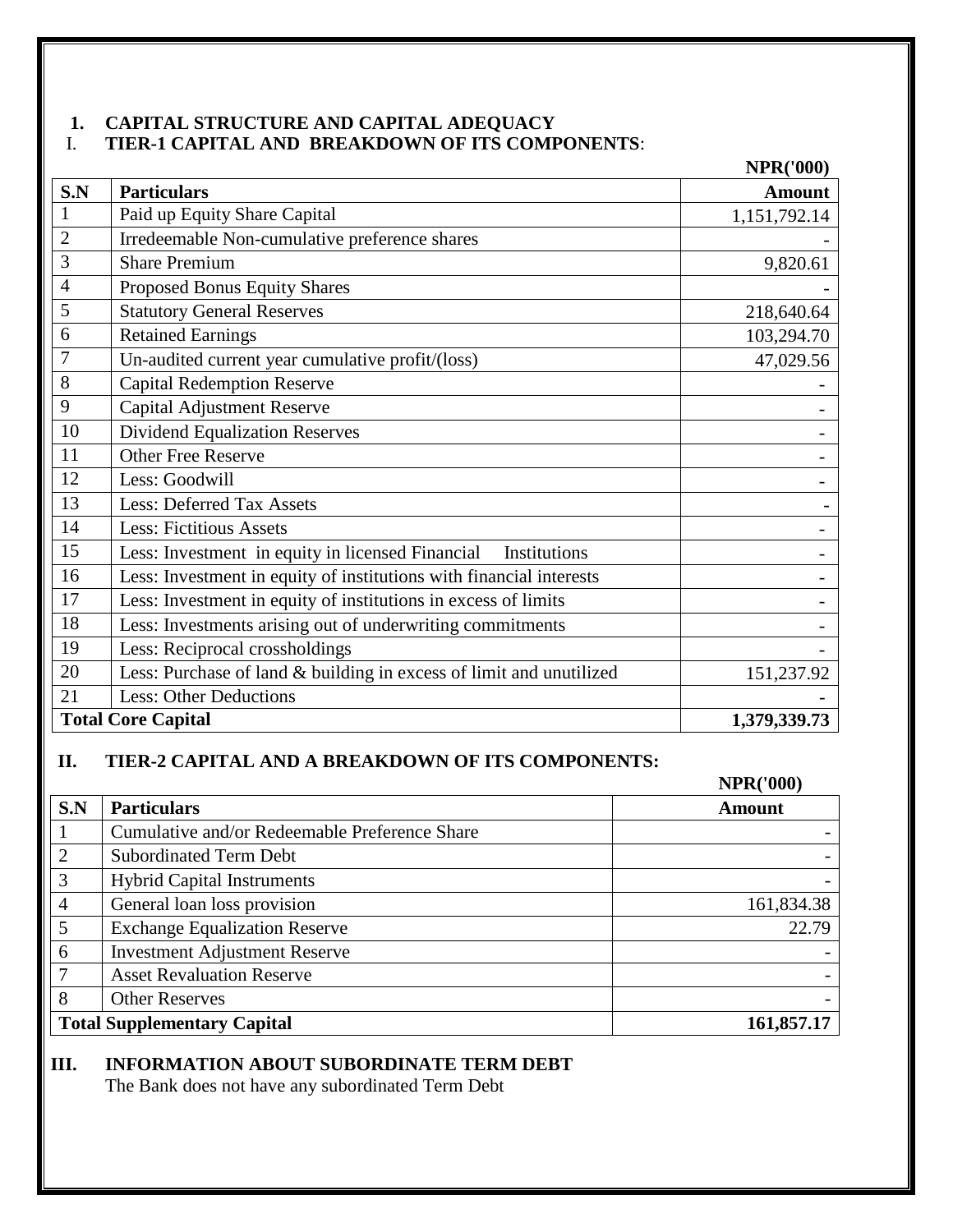# **IV. DEDUCTION FROM CAPITAL**

|                                                               | <b>NPR('000)</b> |
|---------------------------------------------------------------|------------------|
| Particulars                                                   | Amount           |
| Deferred Tax Assets                                           |                  |
| Purchase of land & building in excess of limit and unutilized | 151,237.92       |

# **V. TOTAL QUALIFYING CAPITAL**

|                                         | <b>NPR('000)</b> |
|-----------------------------------------|------------------|
| <b>Particulars</b>                      | <b>Amount</b>    |
| Total Core Capital (Tier I)             | 1,379,339.73     |
| Total Supplementary Capital (Tier II)   | 161,857.17       |
| Total Capital Fund(Tier $I + Tier II$ ) | 1,541,196.90     |

# **VI. CAPITAL ADEQUACY RATIO**

| <b>Particulars</b>                                                                      | Percentage |
|-----------------------------------------------------------------------------------------|------------|
| Tier 1 Capital to Total Risk Weighted Exposures (After Bank's adjustments of Pillar II) | 12.21%     |
| Tier 1 and Tier 2 Capital to Total Risk Weighted Exposures (After Bank's adjustments of | 13.64%     |
| Pillar II)                                                                              |            |

## **VII. Summary of the bank's internal approach to assess the adequacy of capital to support current and future activities**

The bank considers the capital adequacy requirement pursuant to the provision set by NRB. The Tier 1 capital ratio of the bank as at Poush end 2078 is 12.21% and the total capital ratio is 13.64%. The bank in its strategic planning cautiously considers the capital adequacy and manage capital adequacy required for the organization's growth.

**NPR('000)**

# **2. RISK EXPOSURE**

# **i. Risk Weighted Exposure for Credit Risk, Market Risk and Operational Risk**

|                                                                 |                                                                       | <b>NPR('000)</b> |
|-----------------------------------------------------------------|-----------------------------------------------------------------------|------------------|
| S.N                                                             | <b>Particulars</b>                                                    | <b>Amount</b>    |
| a                                                               | Risk Weighted Exposure for Credit Risk                                | 9,993,216.00     |
| h                                                               | Risk Weighted Exposure for Operational Risk                           | 850,764.48       |
| $\mathbf{c}$                                                    | Risk Weighted Exposure for Market Risk                                | 315.03           |
| Total Risk Weighted Exposures (Before adjustments of Pillar II) | 10,844,295.51                                                         |                  |
|                                                                 | <b>Adjustments under Pillar II</b>                                    |                  |
| <b>SRP 6.4a</b>                                                 | ALM policies & practices are not satisfactory, add 1% of net interest |                  |
| (5)                                                             | income to RWE                                                         |                  |
| <b>SRP 6.4a</b>                                                 | Add% of the total deposit due to insufficient Liquid Assets           |                  |
| (6)                                                             |                                                                       |                  |
| <b>SRP 6.4a</b>                                                 | Add RWE equivalent to reciprocal of capital charge of 4% of gross     | 238,425.80       |
| (7)                                                             | income                                                                |                  |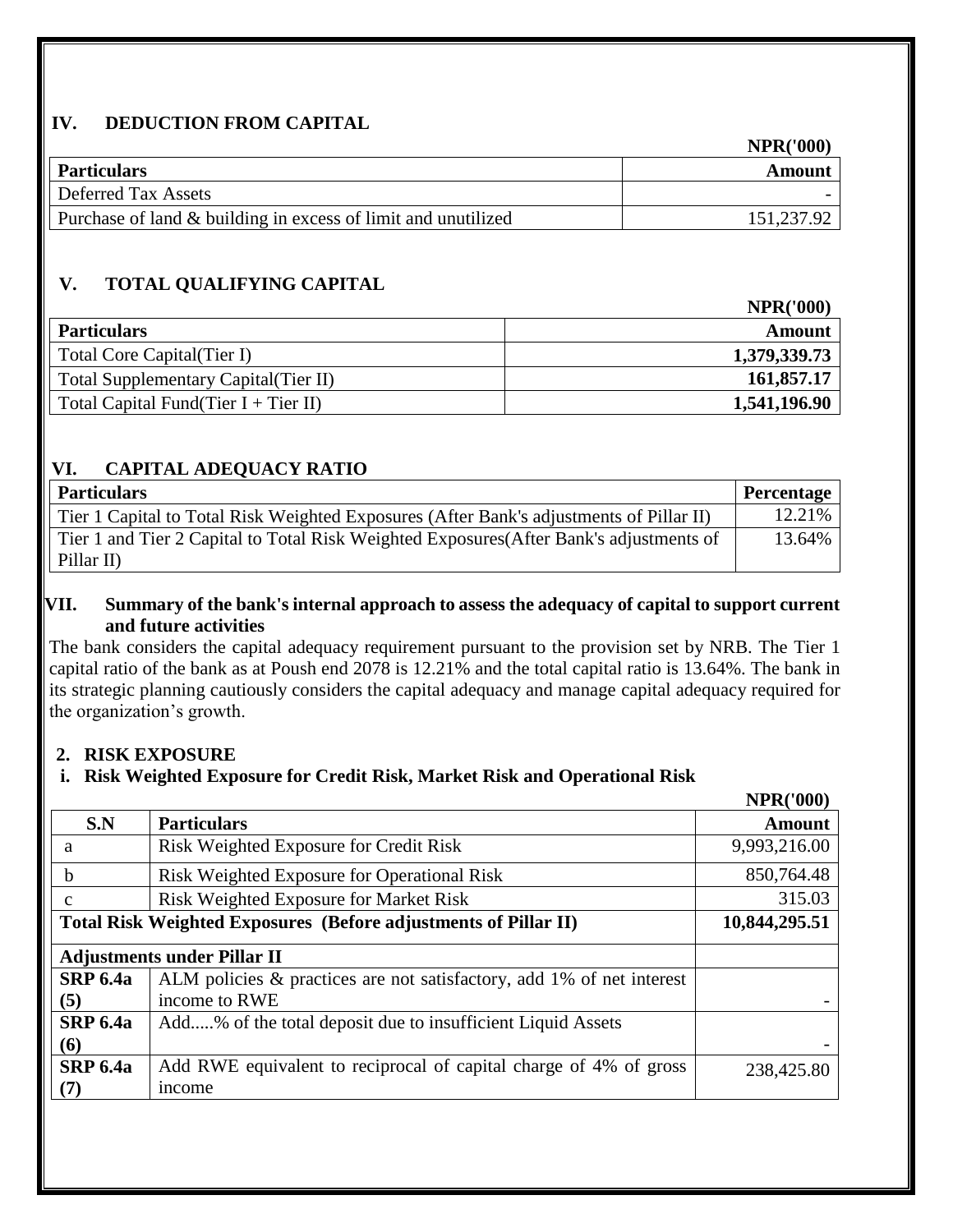| SRP 6.4a<br>(9) | If overall risk management policies and procedures are not satisfactory,<br>Add 2% of RWE | 216,885.91    |
|-----------------|-------------------------------------------------------------------------------------------|---------------|
| SRP 6.4a        | If desired level of disclosure requirement has not been achieved, Add                     |               |
| (10)            | $\dots$ % of RWE                                                                          |               |
|                 | Total Risk Weighted Exposures (After Bank's adjustments of Pillar II)                     | 11,299,607.22 |
|                 |                                                                                           |               |

#### **ii. Risk Weighted Exposure under each 11 Categories of Credit Risk**

# **NPR('000) Particulars Amount** Claims on Government and Central Bank - Claims on other official entities Claims on Banks 390,748.65 Claims on Corporate and Securities Entities 2,913,116.77 Claims on Regulatory Retail Portfolio 3,340,014.07 Claims secured by residential properties 865,160.24 Claims secured by Commercial real estate 365,511.15 Past due claims 611,591.59 High Risk claims 458,795.10 Other Assets 850,011.94 Off Balance Sheet Exposures 198,266.48 **TOTAL 9,993,216.00**

## **iii. Total Risk Weighted Exposure Calculation Table:**

| o.<br><b>A. Balance Sheet</b><br><b>Exposures</b>                         | <b>Book Value</b> | <b>Specific</b><br><b>Provision</b> | Eligible<br><b>CRM</b> | <b>Net Value</b>  | <b>Risk</b><br>Weigh | <b>Risk Weighted</b><br><b>Exposures</b> |
|---------------------------------------------------------------------------|-------------------|-------------------------------------|------------------------|-------------------|----------------------|------------------------------------------|
|                                                                           |                   |                                     |                        |                   |                      |                                          |
|                                                                           | $\mathbf{A}$      | B                                   | $\mathbf{c}$           | $d=a-b-c$         | e                    | $f = d * e$                              |
| Cash Balance                                                              | 392,241.88        |                                     |                        | 392,241.88        | 0%                   |                                          |
| Balance With Nepal Rastra<br>Bank                                         | 230,256.62        |                                     |                        | 230,256.62        | 0%                   |                                          |
| Gold                                                                      |                   |                                     |                        |                   | 0%                   |                                          |
| Nepalese<br>Investment<br>in<br><b>Government Securities</b>              | 400,000.00        |                                     |                        | 400,000.00        | 0%                   |                                          |
| All Claims on Government<br>of Nepal                                      |                   |                                     |                        | $\blacksquare$    | 0%                   |                                          |
| Investment in Nepal Rastra<br><b>Bank</b> securities                      |                   |                                     |                        | $\qquad \qquad -$ | $0\%$                |                                          |
| All claims on Nepal Rastra<br>Bank                                        |                   |                                     |                        |                   | 0%                   |                                          |
| Claims<br>Foreign<br>on<br>Central<br>Government<br>and<br>Bank (ECA 0-1) |                   |                                     |                        | ٠                 | 0%                   |                                          |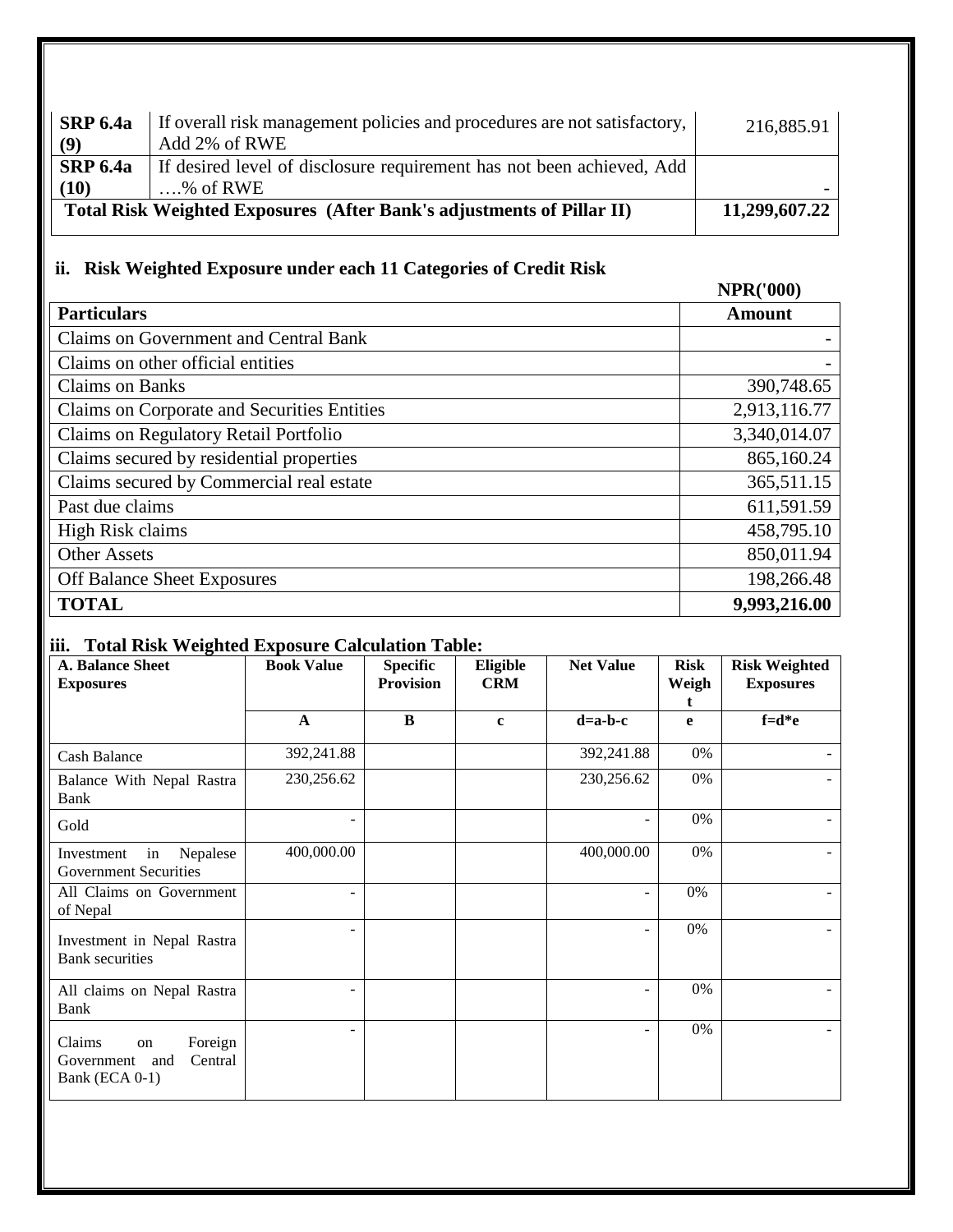| <b>A. Balance Sheet</b><br><b>Exposures</b>                                               | <b>Book Value</b>        | <b>Specific</b><br><b>Provision</b> | Eligible<br><b>CRM</b>   | <b>Net Value</b>         | <b>Risk</b><br>Weigh<br>t | <b>Risk Weighted</b><br><b>Exposures</b> |
|-------------------------------------------------------------------------------------------|--------------------------|-------------------------------------|--------------------------|--------------------------|---------------------------|------------------------------------------|
|                                                                                           | $\mathbf A$              | $\, {\bf B}$                        | $\mathbf c$              | $d=a-b-c$                | e                         | $f=d*e$                                  |
| $\overline{\text{Clains}}$<br>Foreign<br>on<br>Government and<br>Central<br>Bank (ECA -2) |                          |                                     |                          | ÷,                       | 20%                       |                                          |
| Claims<br>Foreign<br>on<br>Government and<br>Central<br>Bank (ECA -3)                     |                          |                                     |                          | $\overline{\phantom{a}}$ | 50%                       |                                          |
| Claims<br>Foreign<br>on<br>Government and<br>Central<br>Bank (ECA-4-6)                    | $\overline{\phantom{a}}$ |                                     | ÷                        | $\overline{\phantom{a}}$ | 100%                      |                                          |
| Claims<br>Foreign<br>on<br>Government and<br>Central<br>Bank (ECA -7)                     | $\overline{\phantom{0}}$ |                                     |                          | $\overline{\phantom{a}}$ | 150%                      |                                          |
| Claims On BIS, IMF, ECB,<br>EC and MDB's recognized<br>by the framework                   | ÷,                       |                                     |                          | $\blacksquare$           | 0%                        |                                          |
| Claims on Other Multilateral<br><b>Development Banks</b>                                  |                          |                                     |                          | $\blacksquare$           | 100%                      |                                          |
| Claims on Domestic Public<br><b>Sector Entities</b>                                       | $\overline{a}$           |                                     | $\overline{\phantom{0}}$ | $\overline{\phantom{a}}$ | 100%                      |                                          |
| Claims on Public Sector<br>Entity (ECA 0-1)                                               | $\overline{a}$           |                                     | $\overline{\phantom{0}}$ | $\overline{\phantom{a}}$ | 20%                       |                                          |
| Claims on Public Sector<br>Entity (ECA 2)                                                 | ÷,                       |                                     |                          | $\overline{\phantom{a}}$ | 50%                       |                                          |
| Claims on Public Sector<br>Entity (ECA 3-6)                                               |                          |                                     |                          | $\blacksquare$           | 100%                      |                                          |
| Claims on Public Sector<br>Entity (ECA 7)                                                 | $\overline{a}$           |                                     |                          | $\blacksquare$           | 150%                      |                                          |
| Claims on domestic banks<br>that meet capital adequacy<br>requirements                    | 1,953,743.27             |                                     | $\overline{\phantom{a}}$ | 1,953,743.27             | 20%                       | 390,748.65                               |
| Claims on domestic banks<br>that do not meet capital<br>adequacy requirements             | 20,636.14                | 20,636.14                           |                          | $\overline{\phantom{0}}$ | 100%                      |                                          |
| Claims on foreign<br>bank<br>(ECA Rating 0-1)                                             |                          |                                     |                          | $\blacksquare$           | 20%                       |                                          |
| Claims on foreign bank<br>(ECA Rating 2)                                                  | ÷.                       |                                     | ٠                        | $\overline{\phantom{a}}$ | 50%                       | $\overline{\phantom{a}}$                 |
| Claims on foreign<br>bank<br>(ECA Rating 3-6)                                             | ÷                        |                                     |                          | $\blacksquare$           | 100%                      |                                          |
| Claims on foreign<br>bank<br>(ECA Rating 7)                                               |                          |                                     |                          | $\blacksquare$           | 150%                      |                                          |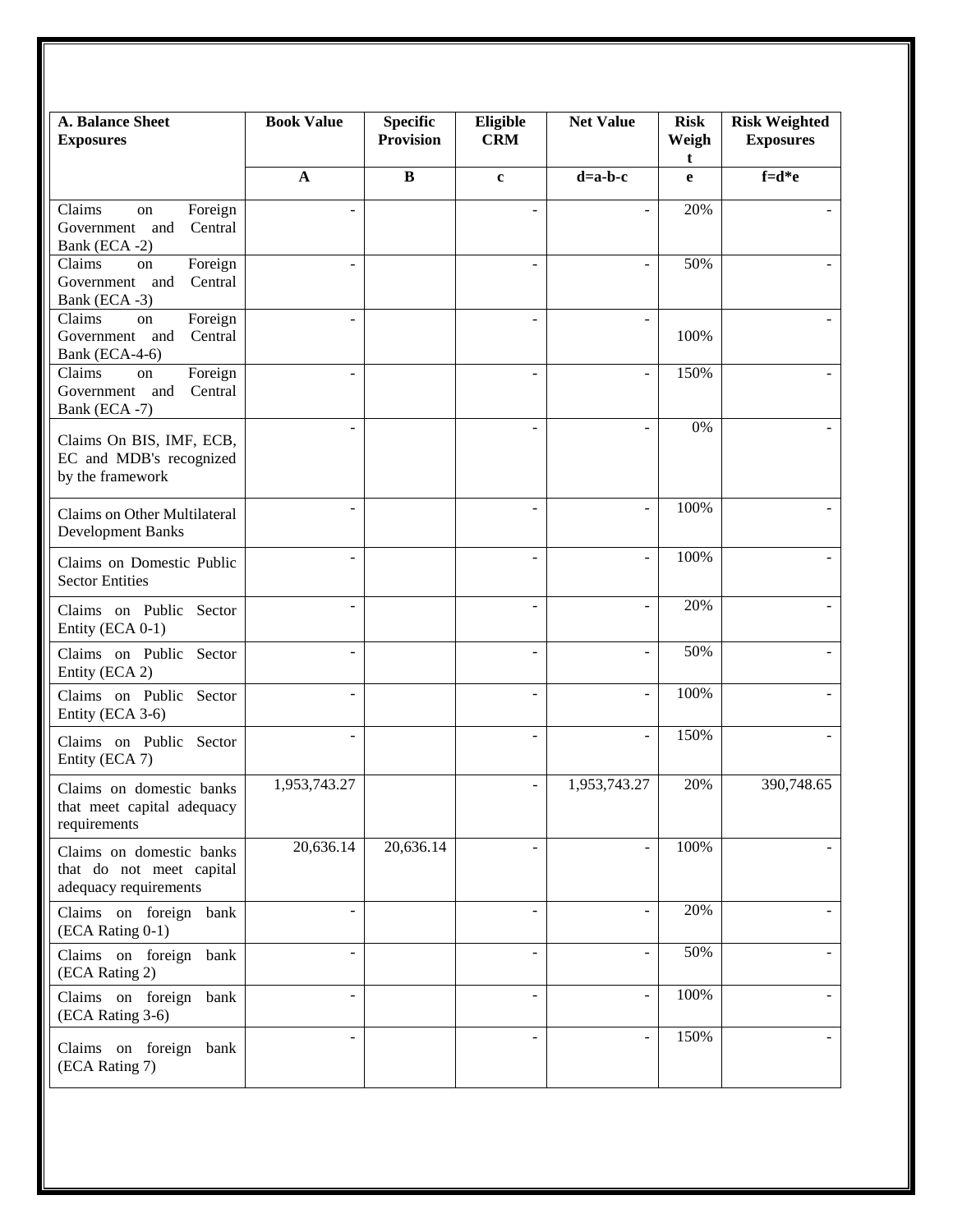| <b>A. Balance Sheet</b><br><b>Exposures</b>                                                                                                                         | <b>Book Value</b>        | <b>Specific</b><br><b>Provision</b> | Eligible<br><b>CRM</b>   | <b>Net Value</b>         | <b>Risk</b><br>Weigh<br>t | <b>Risk Weighted</b><br><b>Exposures</b> |
|---------------------------------------------------------------------------------------------------------------------------------------------------------------------|--------------------------|-------------------------------------|--------------------------|--------------------------|---------------------------|------------------------------------------|
|                                                                                                                                                                     | $\mathbf A$              | $\, {\bf B}$                        | $\mathbf c$              | $d=a-b-c$                | e                         | $f = d * e$                              |
| Claims on foreign bank<br>in<br><b>SAARC</b><br>incorporated<br>region operating with a<br>buffer of 1% above their<br>respective regulatory capital<br>requirement |                          |                                     |                          |                          | 20%                       |                                          |
| Domestic<br>Claims<br>on<br>Corporates (Unrated)                                                                                                                    | 2,913,116.77             |                                     |                          | 2,913,116.77             | 100%                      | 2,913,116.77                             |
| Claims<br>Foreign<br>on<br>Corporates (ECA 0-1)                                                                                                                     |                          |                                     |                          | $\overline{a}$           | 20%                       |                                          |
| Claims<br>Foreign<br>on<br>Corporates (ECA 2)                                                                                                                       |                          |                                     |                          | $\frac{1}{2}$            | 50%                       |                                          |
| Claims<br>Foreign<br>on<br>Corporates (ECA 3-6)                                                                                                                     |                          |                                     |                          | $\overline{\phantom{a}}$ | 100%                      |                                          |
| Claims<br>Foreign<br>on<br>Corporates (ECA 7)                                                                                                                       | $\overline{\phantom{a}}$ |                                     | $\overline{a}$           | $\overline{\phantom{a}}$ | 150%                      |                                          |
| Regulatory Retail Portfolio<br>(Not Overdue)                                                                                                                        | 4,655,881.57             |                                     | 202,529.49               | 4,453,352.09             | 75%                       | 3,340,014.07                             |
| Claims fulfilling all criterion<br>of regularity retail except<br>granularity                                                                                       |                          |                                     |                          | $\overline{a}$           | 100%                      |                                          |
| Claims<br>secured<br>by<br>residential properties                                                                                                                   | 1,314,398.07             |                                     | $\overline{a}$           | 1,314,398.07             | 60%                       | 788,638.84                               |
| Claims not fully secured by<br>residential properties                                                                                                               |                          |                                     |                          | $\overline{a}$           | 150%                      |                                          |
| Claims<br>secured<br>by<br>residential<br>properties<br>(Overdue)                                                                                                   | 102,936.17               | 26,414.77                           |                          | 76,521.40                | 100%                      | 76,521.40                                |
| Claims<br>by<br>secured<br>Commercial real estate                                                                                                                   | 365,511.15               |                                     | $\overline{\phantom{0}}$ | 365,511.15               | 100%                      | 365,511.15                               |
| Past due claims (except for<br>claims secured by residential<br>properties)                                                                                         | 610,184.67               | 202,456.94                          |                          | 407,727.73               | 150%                      | 611,591.59                               |
| High Risk claims                                                                                                                                                    | 305,863.40               |                                     |                          | 305,863.40               | 150%                      | 458,795.10                               |
| Lending Against Securities<br>(Bonds & Shares)                                                                                                                      | 226,146.18               |                                     |                          | 226,146.18               | 100%                      | 226,146.18                               |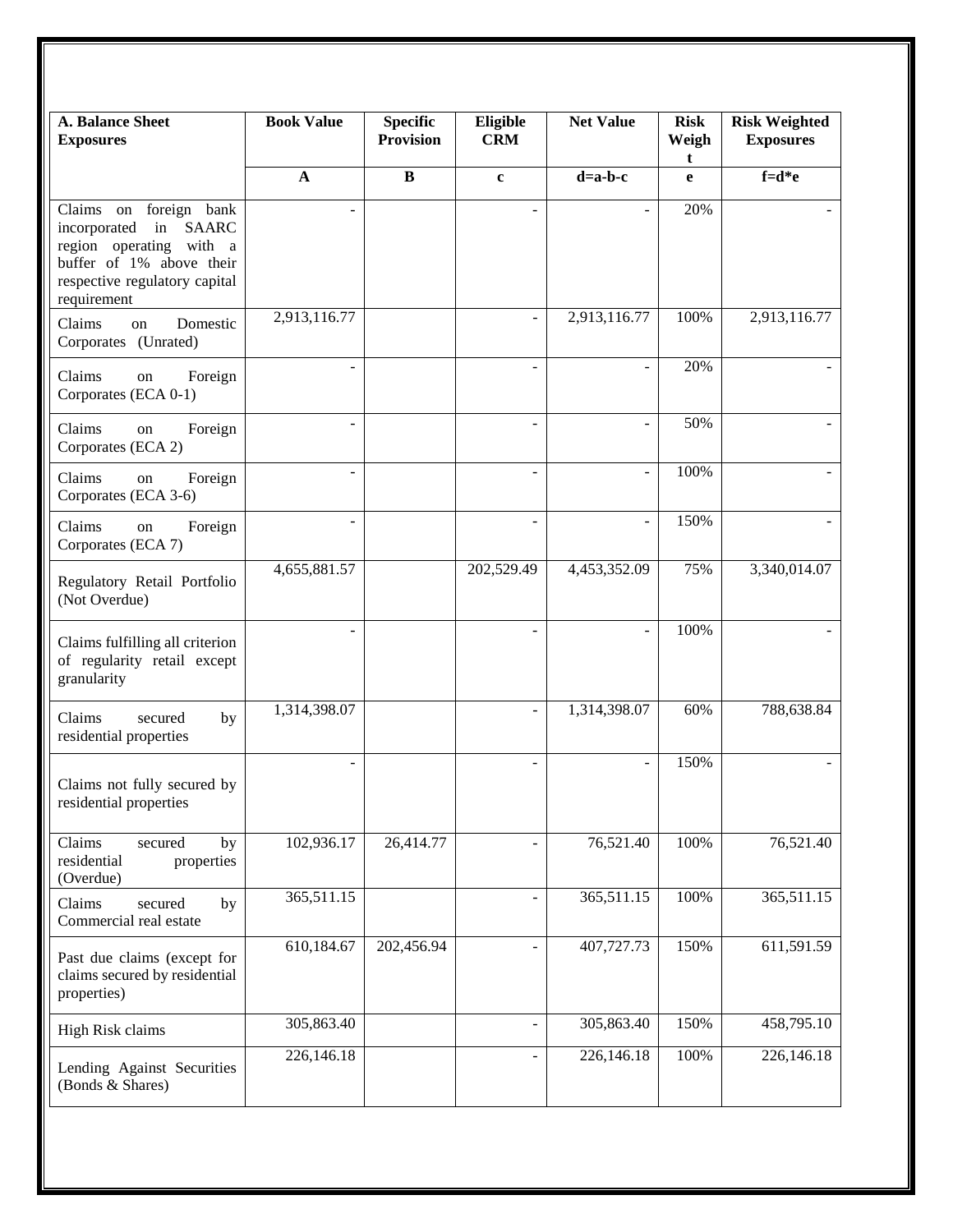| <b>A. Balance Sheet</b><br><b>Exposures</b>                                                                   | <b>Book Value</b> | <b>Specific</b><br><b>Provision</b> | Eligible<br><b>CRM</b> | <b>Net Value</b>         | <b>Risk</b><br>Weigh<br>t. | <b>Risk Weighted</b><br><b>Exposures</b> |
|---------------------------------------------------------------------------------------------------------------|-------------------|-------------------------------------|------------------------|--------------------------|----------------------------|------------------------------------------|
|                                                                                                               | $\mathbf{A}$      | B                                   | $\mathbf c$            | $d=a-b-c$                | e                          | $f = d*e$                                |
| Investments in equity and<br>other capital instruments of<br>institutions listed in stock<br>exchange         | 113,833.57        |                                     |                        | 113,833.57               | 100%                       | 113,833.57                               |
| Investments in equity and<br>other capital instruments of<br>institutions not listed in the<br>stock exchange | 95,100.00         |                                     |                        | 95,100.00                | 150%                       | 142,650.00                               |
| Staff<br>loan<br>secured<br>by<br>residential property                                                        | 101,775.03        |                                     |                        | 101,775.03               | 50%                        | 50,887.52                                |
| Interest Receivable/claim on<br>government securities                                                         |                   |                                     |                        | $\overline{a}$           | 0%                         |                                          |
| Cash in transit and other cash<br>items in the process of<br>collection                                       |                   |                                     |                        | $\overline{\phantom{a}}$ | 20%                        |                                          |
| Other<br>Assets<br>(as<br>per<br>attachment)                                                                  | 328,866.17        | 12,371.49                           |                        | 316,494.68               | 100%                       | 316,494.68                               |
| <b>TOTAL</b> (A)                                                                                              | 14,130,490.67     | 261,879.34                          | 202,529.49             | 13,666,081.84            |                            | 9,794,949.52                             |

| <b>B. Off Balance</b><br><b>Sheet Exposures</b>                                       | <b>Book Value</b> | <b>Specific</b><br><b>Provision</b> | <b>Eligible CRM</b> | <b>Net Value</b>         | <b>Risk</b><br>Weight | <b>Risk Weighted</b><br><b>Exposures</b> |
|---------------------------------------------------------------------------------------|-------------------|-------------------------------------|---------------------|--------------------------|-----------------------|------------------------------------------|
| Revocable<br>Commitments                                                              |                   |                                     |                     | $\overline{\phantom{a}}$ | 0%                    |                                          |
| <b>Bills Under</b><br>Collection                                                      |                   |                                     |                     | $\overline{\phantom{a}}$ | 0%                    |                                          |
| Forward Exchange<br><b>Contract Liabilities</b>                                       |                   |                                     | ۰                   | $\overline{\phantom{a}}$ | 10%                   |                                          |
| LC Commitments<br>With Original<br>Maturity Upto 6<br>months domestic<br>counterparty |                   |                                     | ۰                   | $\overline{\phantom{a}}$ | 20%                   |                                          |
| Foreign<br>counterparty (ECA<br>Rating 0-1)                                           |                   |                                     |                     | $\overline{\phantom{0}}$ | 20%                   |                                          |
| Foreign<br>counterparty (ECA<br>Rating 2)                                             |                   |                                     | ۰                   | $\overline{\phantom{a}}$ | 50%                   |                                          |
| Foreign<br>counterparty (ECA<br>Rating 3-6)                                           |                   |                                     | ۰                   | $\overline{\phantom{a}}$ | 100%                  |                                          |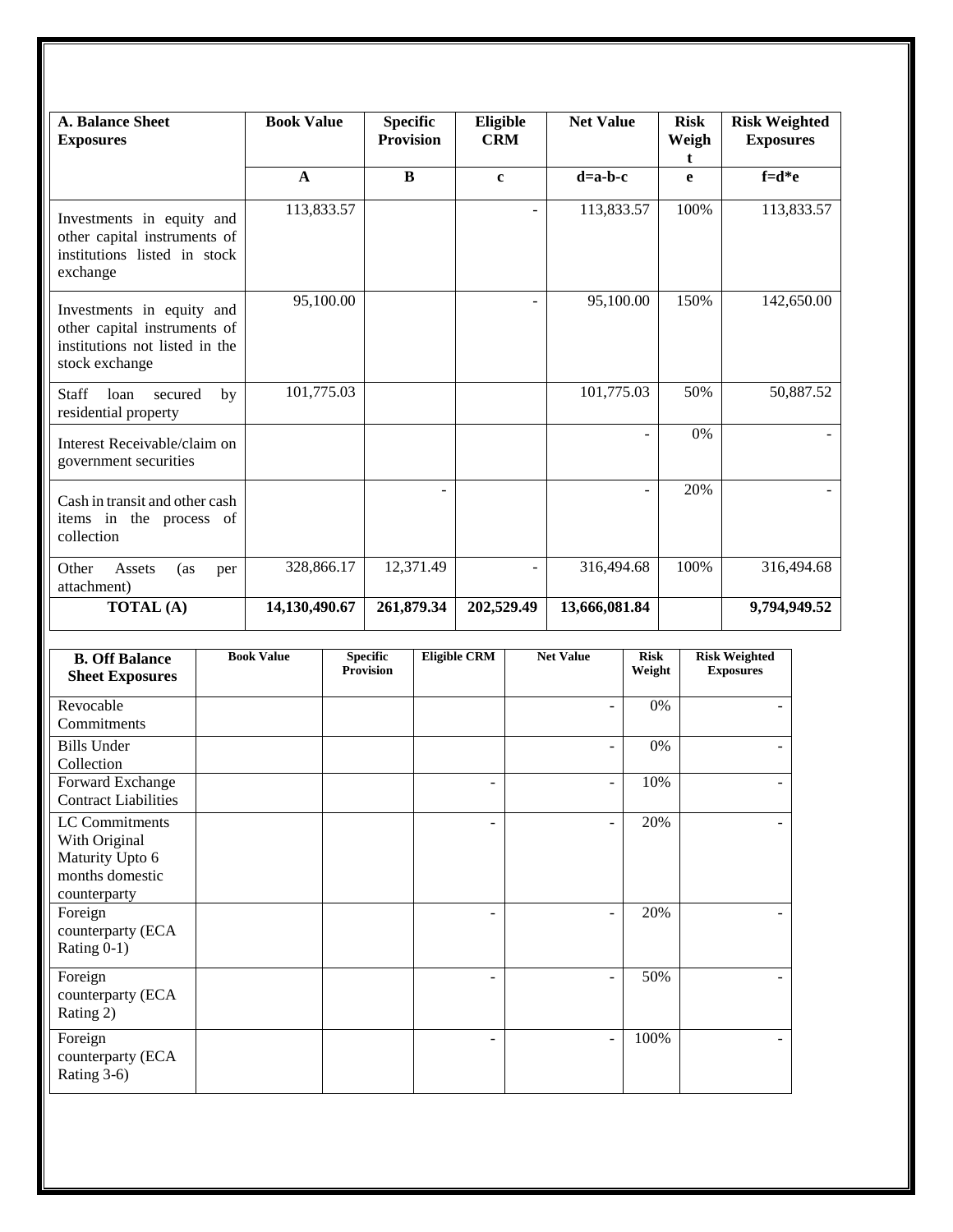| <b>B. Off Balance</b><br><b>Sheet Exposures</b>                                              | <b>Book Value</b> | <b>Specific</b><br>Provision | <b>Eligible CRM</b>          | <b>Net Value</b>         | <b>Risk</b><br>Weight | <b>Risk Weighted</b><br><b>Exposures</b> |
|----------------------------------------------------------------------------------------------|-------------------|------------------------------|------------------------------|--------------------------|-----------------------|------------------------------------------|
| Foreign<br>counterparty (ECA<br>Rating 7)                                                    |                   |                              | ä,                           | $\overline{a}$           | 150%                  | ÷.                                       |
| <b>LC</b> Commitments<br>With Original<br>Maturity Over 6<br>months domestic<br>counterparty |                   |                              |                              |                          | 50%                   |                                          |
| Foreign<br>counterparty (ECA<br>Rating 0-1)                                                  |                   |                              |                              | $\overline{\phantom{m}}$ | 20%                   |                                          |
| Foreign<br>counterparty (ECA<br>Rating 2)                                                    |                   |                              | ۰                            | L,                       | 50%                   |                                          |
| Foreign<br>counterparty (ECA<br>Rating 3-6)                                                  |                   |                              | ÷                            | $\frac{1}{2}$            | 100%                  | $\overline{\phantom{0}}$                 |
| Foreign<br>counterparty (ECA<br>Rating 7)                                                    |                   |                              | ÷                            | $\overline{a}$           | 150%                  |                                          |
| Bid Bond,<br>Performance Bond<br>and Counter<br>guarantee domestic<br>counterparty           | 110,589.43        |                              |                              | 110,589.43               | 40%                   | 44,235.77                                |
| Foreign<br>counterparty (ECA<br>Rating 0-1)                                                  |                   |                              | L.                           | $\overline{a}$           | 20%                   | ÷.                                       |
| Foreign<br>counterparty (ECA<br>Rating 2)                                                    |                   |                              | ÷                            | $\blacksquare$           | 50%                   | $\overline{\phantom{0}}$                 |
| Foreign<br>counterparty (ECA<br>Rating 3-6)                                                  |                   |                              | ۰                            | $\blacksquare$           | 100%                  | $\blacksquare$                           |
| Foreign<br>counterparty (ECA<br>Rating 7)                                                    |                   |                              | $\blacksquare$               | $\frac{1}{2}$            | 150%                  | ٠                                        |
| Underwriting<br>commitments                                                                  |                   |                              | $\qquad \qquad \blacksquare$ | $\blacksquare$           | 50%                   | $\overline{\phantom{0}}$                 |
| Lending of Bank's<br>Securities or Posting<br>of Securities as<br>collateral                 |                   |                              | L,                           | ÷,                       | 100%                  | ÷.                                       |
| Repurchase<br>Agreements, Assets<br>sale with recourse                                       |                   |                              | ÷,                           | $\overline{a}$           | 100%                  | $\overline{\phantom{0}}$                 |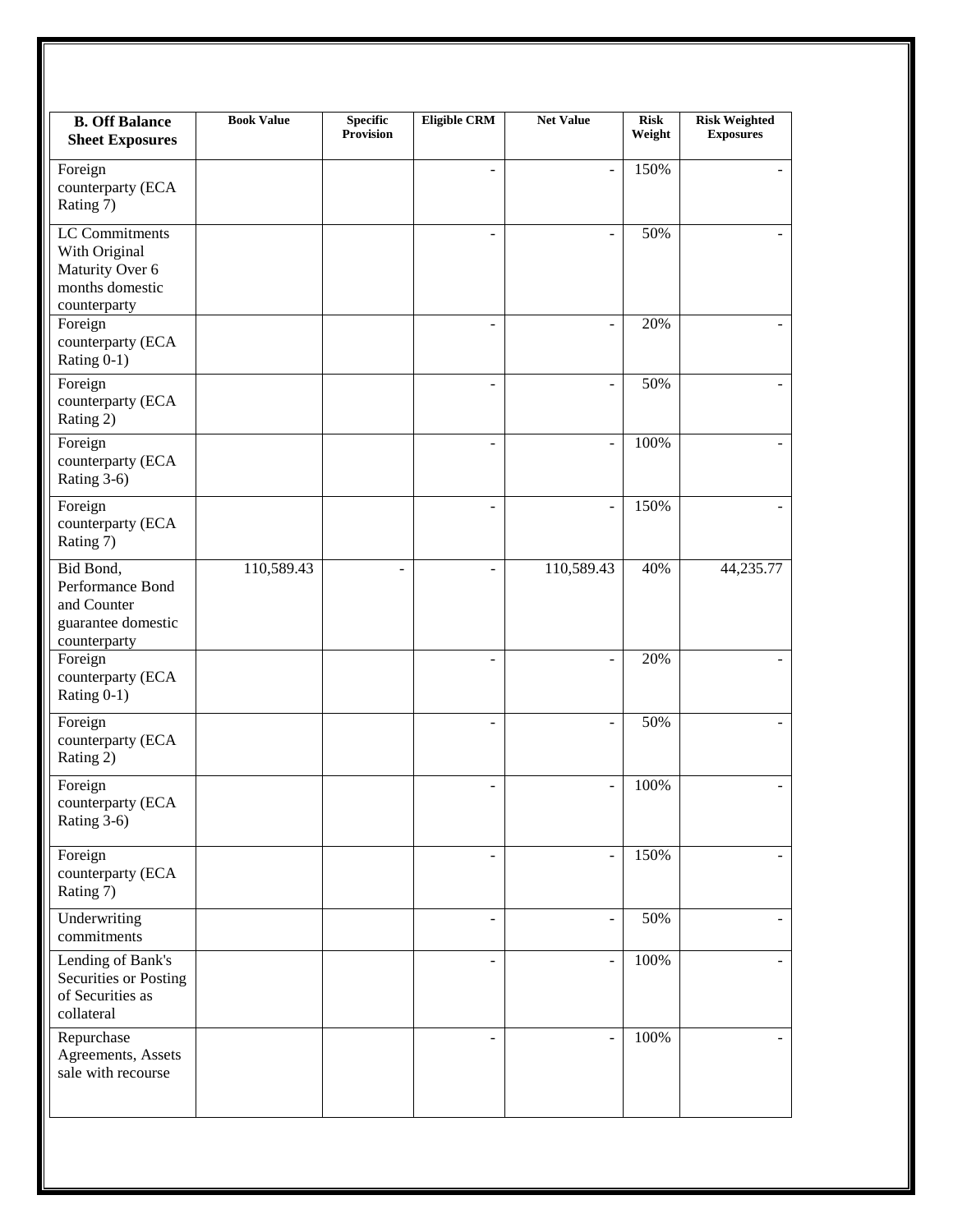| <b>B. Off Balance</b><br><b>Sheet Exposures</b>                                                                                                                     | <b>Book Value</b> | <b>Specific</b><br><b>Provision</b> | <b>Eligible CRM</b>      | <b>Net Value</b>         | <b>Risk</b><br>Weight | <b>Risk Weighted</b><br><b>Exposures</b> |
|---------------------------------------------------------------------------------------------------------------------------------------------------------------------|-------------------|-------------------------------------|--------------------------|--------------------------|-----------------------|------------------------------------------|
| <b>Advance Payment</b><br>Guarantee                                                                                                                                 |                   |                                     | $\overline{\phantom{m}}$ | $\overline{\phantom{a}}$ | 100%                  |                                          |
| Financial Guarantee                                                                                                                                                 |                   |                                     | $\overline{a}$           | $\overline{a}$           | 100%                  |                                          |
| Acceptances and<br>Endorsements                                                                                                                                     |                   |                                     | $\overline{a}$           | $\overline{\phantom{a}}$ | 100%                  |                                          |
| Unpaid portion of<br>Partly paid shares<br>and Securities                                                                                                           |                   |                                     |                          | $\frac{1}{2}$            | 100%                  |                                          |
| Irrevocable Credit<br>commitments (short<br>term)                                                                                                                   | 728,093.48        |                                     | $\overline{a}$           | 728,093.48               | 20%                   | 145,618.70                               |
| Irrevocable Credit<br>commitments (long<br>term)                                                                                                                    |                   |                                     | $\overline{a}$           | $\overline{a}$           | 50%                   |                                          |
| Claims on foreign<br>bank incorporated in<br><b>SAARC</b> region<br>operating with a<br>buffer of 1% above<br>their respective<br>regulatory capital<br>requirement |                   |                                     |                          | ÷,                       | 20%                   |                                          |
| Other Contingent<br>Liabilities                                                                                                                                     | 8,412.01          |                                     |                          | 8,412.01                 | 100%                  | 8,412.01                                 |
| <b>Unpaid Guarantee</b><br>Claims                                                                                                                                   |                   |                                     | ÷                        | $\overline{\phantom{a}}$ | 200%                  |                                          |
| <b>TOTAL</b> (B)                                                                                                                                                    | 847,094.92        |                                     | $\overline{\phantom{a}}$ | 847,094.92               |                       | 198,266.48                               |
| <b>Total RWE for</b><br>credit Risk Before<br>Adjustment (A)<br>$+(B)$                                                                                              | 14,977,585.59     | 261,879.34                          | 202,529.49               | 14,513,176.76            |                       | 9,993,216.00                             |
| <b>Adjustments under</b><br>Pillar II                                                                                                                               |                   |                                     |                          |                          |                       |                                          |
| SRP 6.4a(3) - Add 10% of the loans & facilities in excess of Single Obligor Limits to RWE                                                                           |                   |                                     |                          |                          |                       |                                          |
| SRP 6.4a(4) - Add 1% of the contract (sale) value in case of the sale of credit with recourse to<br><b>RWE</b>                                                      |                   |                                     |                          |                          |                       |                                          |
| for<br><b>RWE</b><br><b>Total</b><br>Credit Risk after<br><b>Bank's</b><br>adjustments under<br>Pillar II                                                           | 14,977,585.59     | 261,879.34                          | 202,529.49               | 14,513,176.76            |                       | 9,993,216.00                             |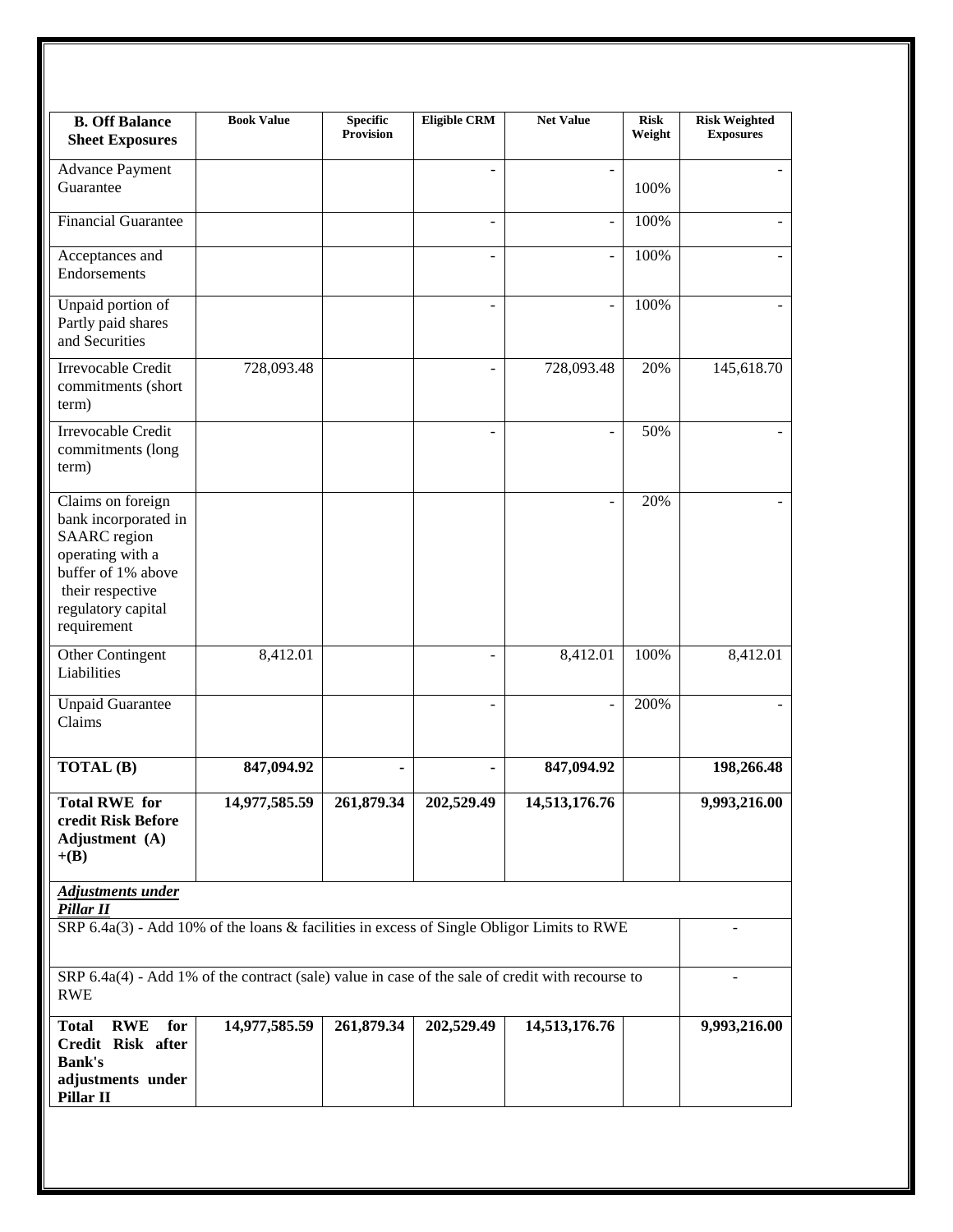# **iv. Amount of Non-Performing Assets (Gross and Net Amount)**

|                    |                     |                  | (NPR'000)         |
|--------------------|---------------------|------------------|-------------------|
| <b>Particulars</b> | <b>Gross Amount</b> | <b>Provision</b> | <b>Net Amount</b> |
| Substandard        | 157,404.05          | 39,351.01        | 118,053.04        |
| Doubtful           | 146,001.28          | 84,577.02        | 61,424.27         |
| Loss               | 96,207.04           | 96,207.04        |                   |
| <b>Total</b>       | 399,612.37          | 220,135.07       | 179,477.30        |

# **v. Non-Performing Assets (NPA) Ratios**

| <b>Particulars</b>                 | <b>Percentage</b> |
|------------------------------------|-------------------|
| <b>Gross NPA to Gross Advances</b> |                   |
| Net NPA to Net Advances            |                   |

## **vi. Movement of Non-Performing Assets**

|                    |                        |                        | (NPR'000)       |
|--------------------|------------------------|------------------------|-----------------|
| <b>Particulars</b> | <b>Closing Balance</b> | <b>Closing Balance</b> | <b>Movement</b> |
|                    | (Ashoj 2078)           | (Poush 2078)           |                 |
| Substandard        | 134,647.09             | 157,404.05             | 22,756.95       |
| Doubtful           | 169,666.54             | 146,001.28             | $-23,665.26$    |
| Loss               | 97,859.23              | 96,207.04              | $-1,652.20$     |
| <b>Total</b>       | 402,172.87             | 399,612.37             | $-2,560.51$     |

## **vii. Write off loans and Interest Suspense**

The bank has not written off any loans & advances during the second quarter of fiscal year 2078/79.

# **viii. Movement in Loan Loss Provision**

|                    |                                        |                                              | (NPR'000)       |
|--------------------|----------------------------------------|----------------------------------------------|-----------------|
| <b>Particulars</b> | <b>Closing Balance</b><br>(Ashoj 2078) | <b>Closing Balance</b><br><b>Poush 2078)</b> | <b>Movement</b> |
| Pass               | 115,236.73                             | 123,025.70                                   | 7,788.97        |
| Watch list         | 45,750.62                              | 38,808.68                                    | $-6,941.94$     |
| Substandard        | 33,661.77                              | 39,351.01                                    | 5,689.24        |
| Doubtful           | 96,409.65                              | 84,577.02                                    | $-11,832.63$    |
| Loss               | 97,859.23                              | 96,207.04                                    | $-1,652.20$     |
| <b>Total</b>       | 388,918.00                             | 381,969.44                                   | $-6,948.56$     |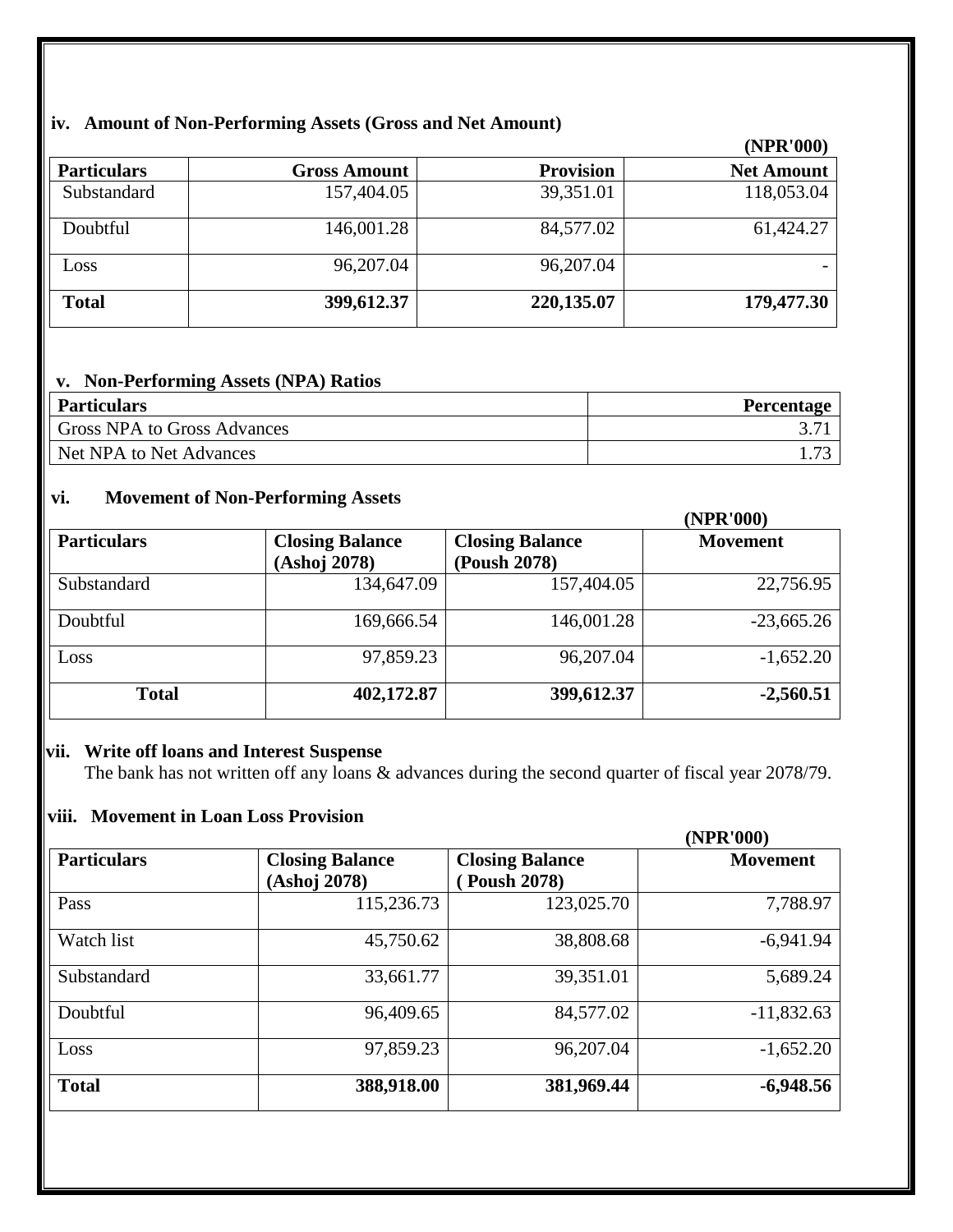## **ix. Movement in Interest Suspense**

|                          |                                        |                                        | (15.000)        |
|--------------------------|----------------------------------------|----------------------------------------|-----------------|
| <b>Particulars</b>       | <b>Closing Balance</b><br>(Ashoj 2078) | <b>Closing Balance</b><br>(Poush 2078) | <b>Movement</b> |
| <b>Interest Suspense</b> | 157,362.13                             | 145,065.12                             | $-12,297.01$    |

**(NPR'000)**

 $(1000)$ 

**(NPR'000)**

## **x. Details of Additional Loan Loss Provision**

|                    | (NPK'000)                |
|--------------------|--------------------------|
| <b>Particulars</b> | <b>Movement</b>          |
| Pass               | $\overline{\phantom{0}}$ |
| Watch list         | $\overline{\phantom{a}}$ |
| Substandard        | $\overline{\phantom{a}}$ |
| Doubtful           | $\overline{\phantom{a}}$ |
| Loss               | $\overline{\phantom{0}}$ |
| <b>Total</b>       | $\overline{\phantom{a}}$ |
|                    |                          |

## **xi. Segregation of the Bank's Investment portfolio**

Investments are segregated as under:

|                                                  | <b>UVLA VVVI</b> |
|--------------------------------------------------|------------------|
| <b>Particulars</b>                               | <b>Amount</b>    |
| Investment securities measured at amortized cost |                  |
| Investment in equity measured at FVTOCI          | 157,625.76       |
| Investment in unquoted associates                |                  |
| <b>Other Trading Assets</b>                      | 400,000.00       |
| <b>Total</b>                                     | 557,625.76       |

#### **3. Risk Management Function**

The bank has a risk management system to identify, assess, monitor the risk inherent in banking operation such as credit risk, market risk, liquidity risk, operation risk, capital adequacy and provide appropriate directions and guidelines to the management for mitigation of risk. A risk management system incorporating every area has been formed for effective risk management.

#### **i. Credit Risk**

The bank has Risk Management Policy, Credit policy Guidelines and standardized form for analyzing the risk and credit worthiness. The bank's Credit Risk Unit is structured for inspection and supervision of loan proposals before the loan approval. Furthermore, delegation of approving authority to various level and compliance of NRB directive is ensured. Risk Weighted Exposure for Credit Risk has been calculated as per NRB Capital Adequacy Framework.